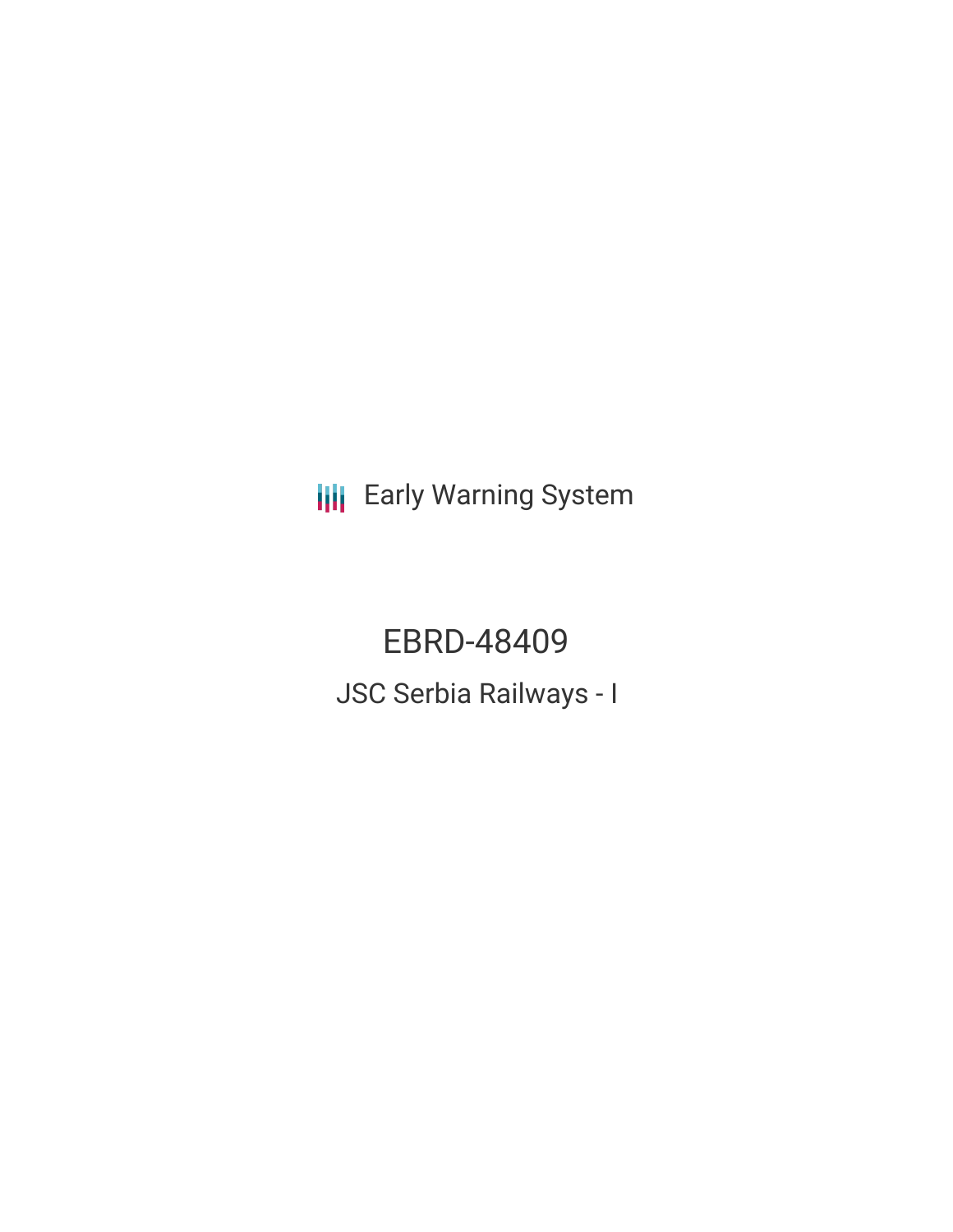

## **Quick Facts**

| <b>Countries</b>               | Serbia                                                  |
|--------------------------------|---------------------------------------------------------|
| <b>Financial Institutions</b>  | European Bank for Reconstruction and Development (EBRD) |
| <b>Status</b>                  | Approved                                                |
| <b>Bank Risk Rating</b>        | B                                                       |
| <b>Voting Date</b>             | 2016-11-16                                              |
| <b>Borrower</b>                | <b>JSC Serbian Railways</b>                             |
| <b>Sectors</b>                 | Transport                                               |
| <b>Investment Amount (USD)</b> | \$97.40 million                                         |
| <b>Project Cost (USD)</b>      | \$117.20 million                                        |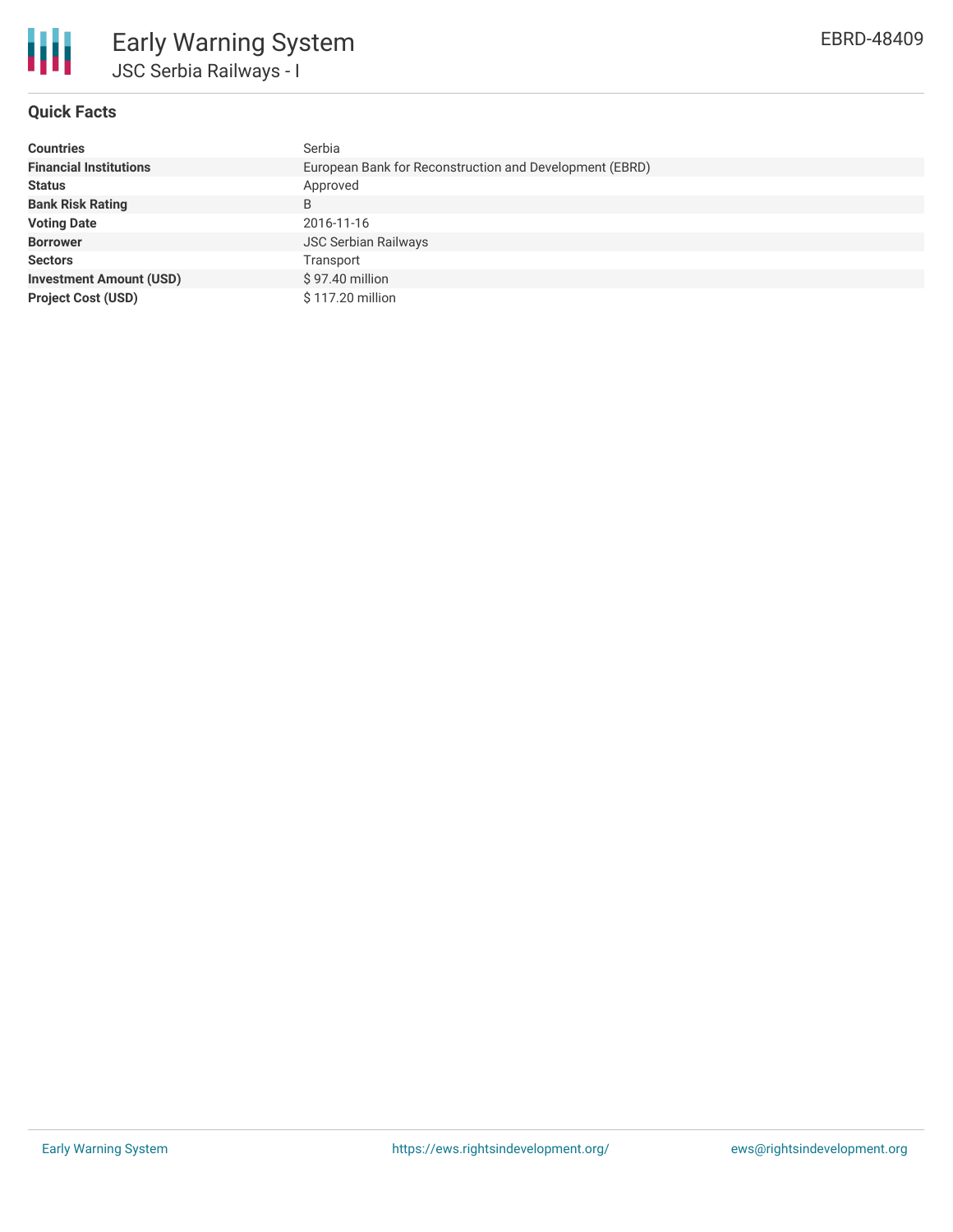

## **Project Description**

This project involves the reallocation of an existing sovereign guaranteed loan of EUR 95 million to JSC Serbian Railways (project number 42262). The reallocation follows a decision by the Government of Serbia to unbundle vertically integrated JSC Serbian Railways. The existing loan is being restructured to reassign loan proceeds to the operating companies established in August 2015 - EUR 91.5 million to Infrastructure of Serbian Railways JSC (project number 48409) and EUR 3.5 million to Srbija Voz JSC (project number 48410).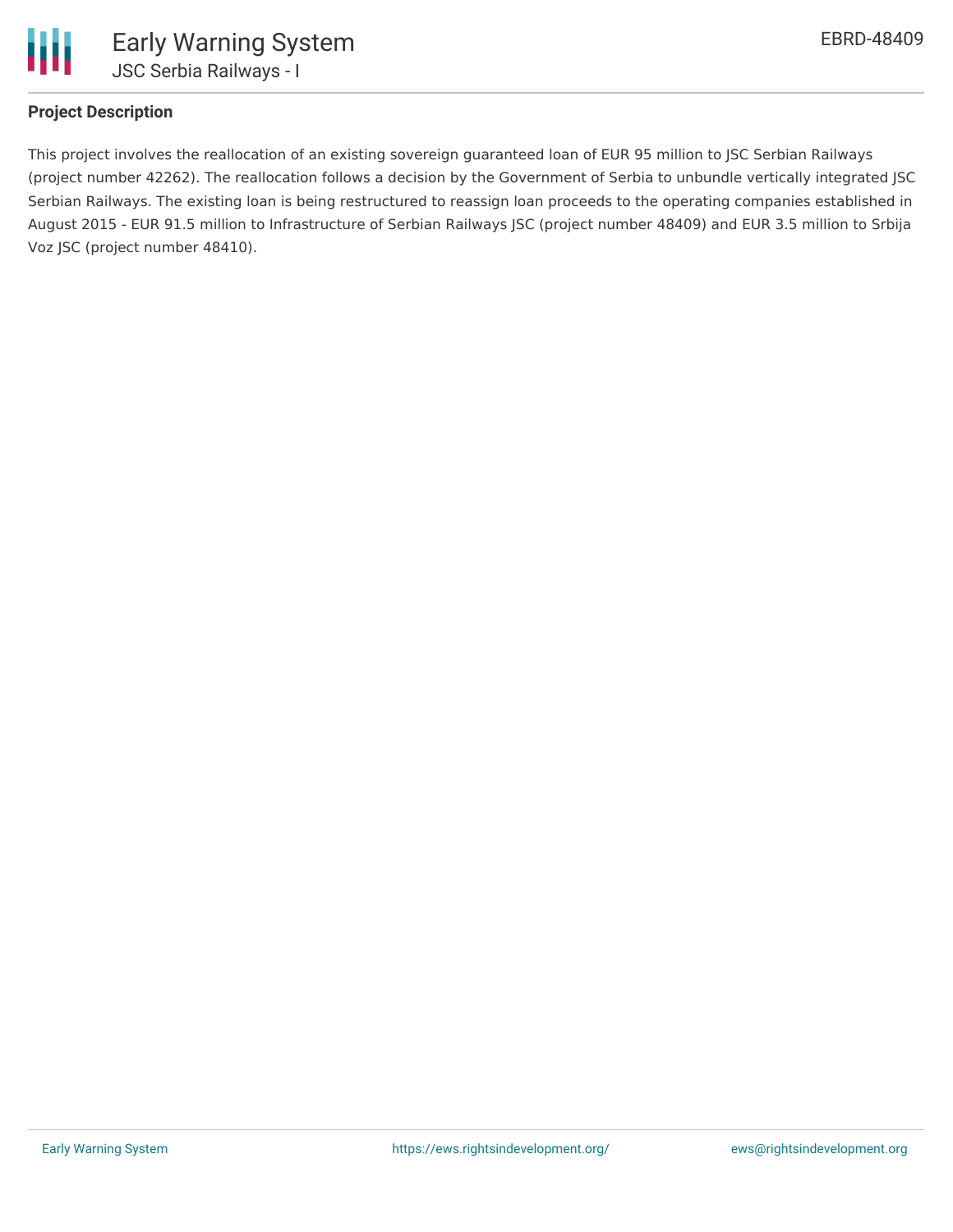

## **Investment Description**

European Bank for Reconstruction and Development (EBRD)

Infrastructure of Serbian Railways JSC, a state-owned enterprise responsible for the management of national railway infrastructure established in August 2015 as a result of the unbundling of the vertically-integrated JSC Serbian Railways.